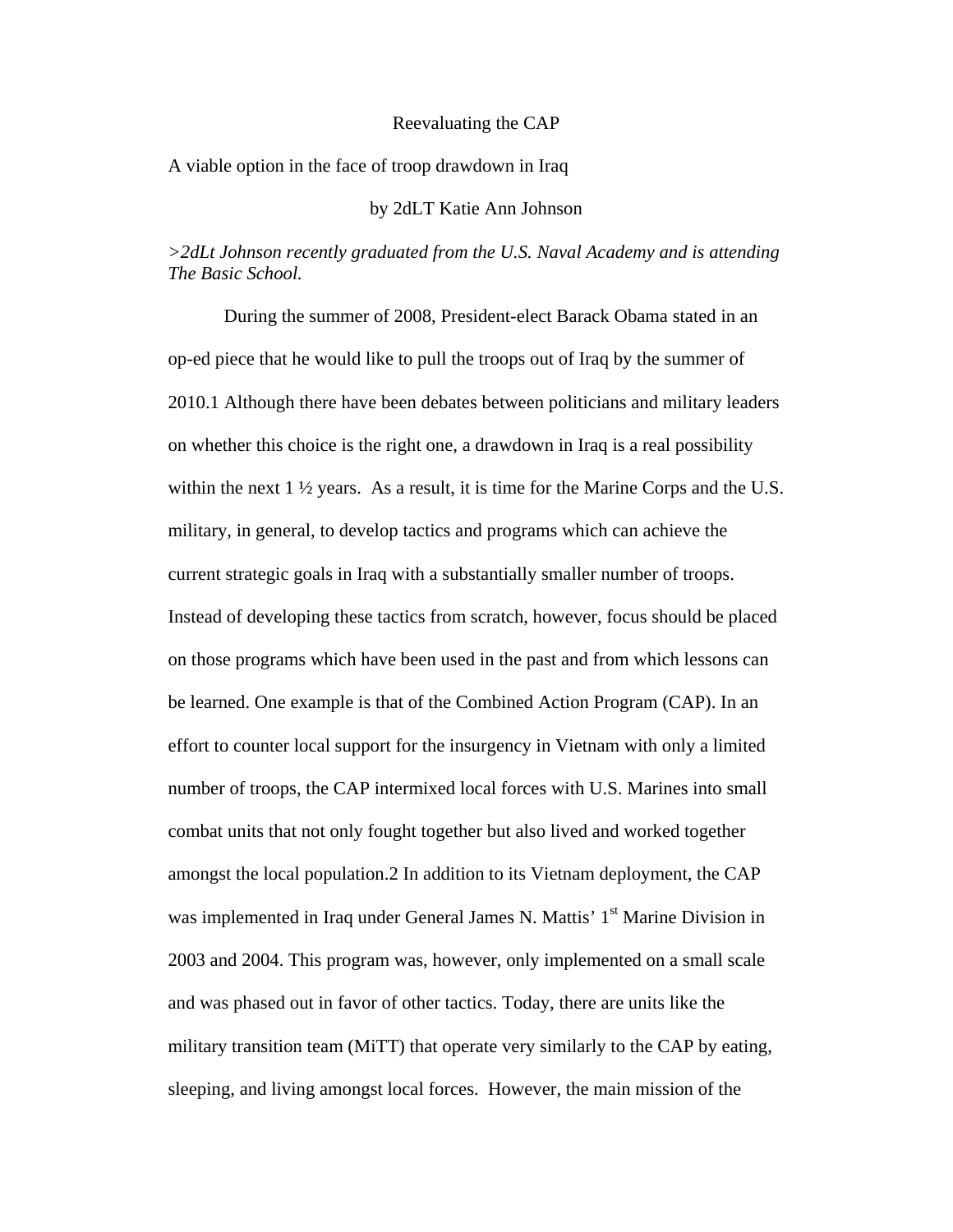MiTT is more focused on the training and transition and not on joint combat patrols.3 Because of the MiTT's lack of focus on combat, it may be beneficial to reexamine the CAP as a viable counterinsurgency tool in the months and years ahead. Before the CAP can be redeployed to Iraq, however, lessons learned from the first Iraqi deployment of the CAP must be studied, and changes must be made. It is the purpose of this article to illustrate the friction points that the Iraqi CAP experienced and changes that could be made in order to ease this friction so that the redeployment of the CAP during the drawdown can become a feasible option.

#### **Prior Experience of the Locals**

The CAP was intended to create a unit by which combat-oriented missions could be conducted by joint forces. However, the lack of prior training among the Iraqis hindered the achievement of the mission in one of the major CAPs. After the disintegration of the Iraqi army, many of the former Iraqi soldiers turned to the insurgent groups and militias, leaving what would come to be called the Iraqi Civil Defense Corps (ICDC) and later the Iraqi National Guard (ING) with few highly trained members. 4 As a result, CAPs like the  $2<sup>d</sup>$  Battalion,  $7<sup>th</sup>$  Marines (2/7) had very little to work with as far as prior experience was concerned. The  $2/7$  CAP was in charge of setting up a CAP in conjunction with the 503<sup>d</sup> ING. Those members of the  $503<sup>d</sup>$  who had previous experience were made officers while the rest of the 1,100- member brigade had no experience whatsoever. As a result, the 2/7 CAP was forced to establish an extensive training regimen for the members of the 503<sup>d</sup> before any combat-oriented missions were possible. Because of the lack of training among the ING troops, the 2/7 CAP could not effectively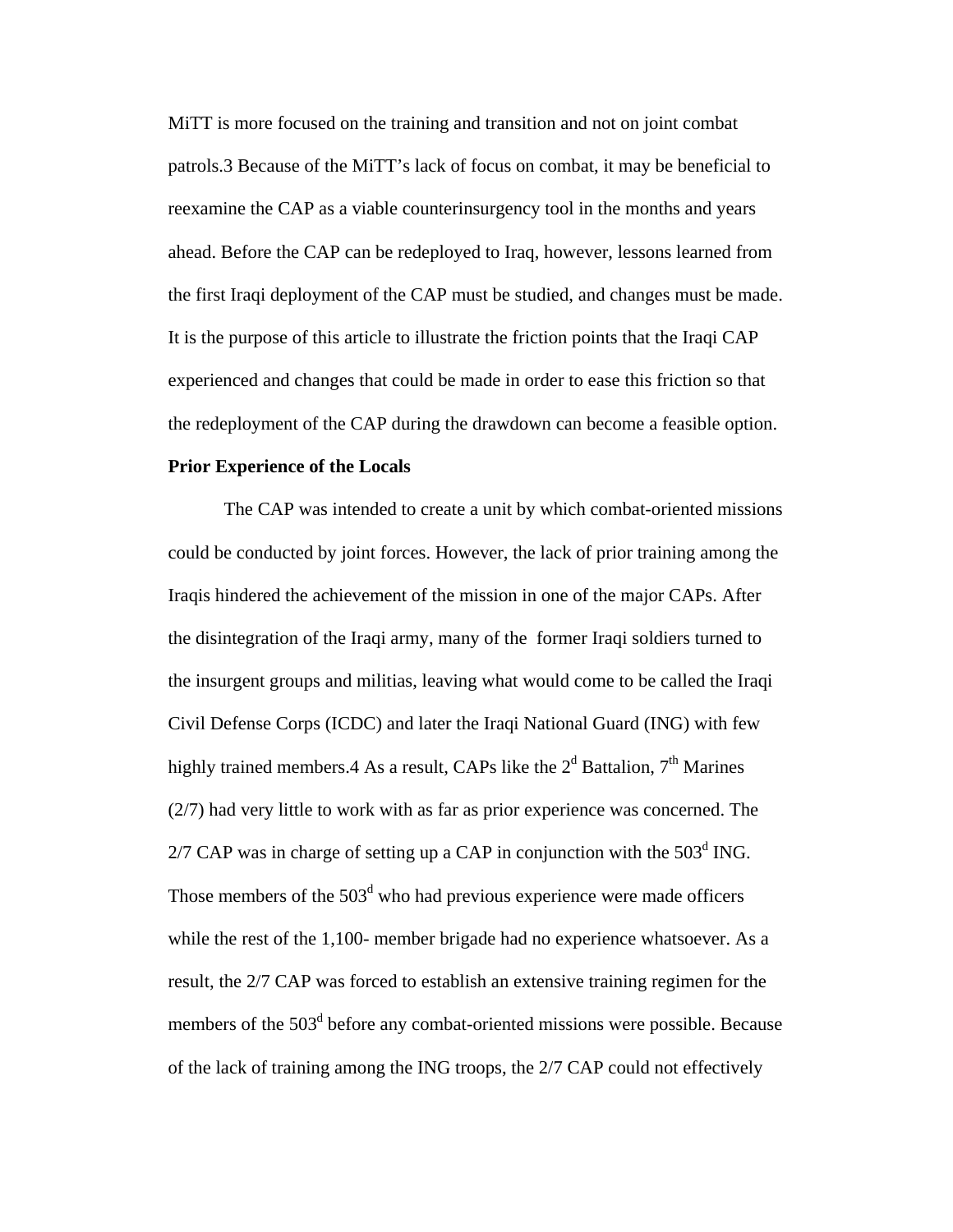establish the mission of joint combat patrols and was forced to serve more of a training command function.5 What is promising, however, is that since the initial CAP deployment in 2003-04, the Iraqi Army (IA) has been through extensive basic training led by the Army and Marine Corps. Although the IA is by no means on par with the Marine Corps, this source of friction should at least be reduced from 2004.

## **Duration of the Program**

When asked if they could change something about their CAP experience in Iraq, both the commanders of the 2/7 CAP and the 3/4 CAP stated that the tour should have lasted at least a year.6 Capt Matthew Danner of the 3/4 CAP stated:

The biggest problem is duration. We were in place for only six months. We were gone for a couple of weeks in the middle to fight in Fallujah….We had to leave when the battalion left in July. There were genuine attempts to remain in place, but that was not practical even though we all volunteered.7

In both cases, the standard tour length was 6 to 7 months long with each unit rotating as a whole. Additionally, the CAP mission, in the case of the 2/7, was not even established until May 2004, 3 months after 2/7 had been in country. As a result, the 2/7 CAP only had 4 months to try to get the ING ready for combat patrols. This proved impossible due to the aforementioned lack of training on the part of the ING forces. Although morale and readiness concerns may be the reasoning behind the 7-month long deployments of Marines, if the CAP is to be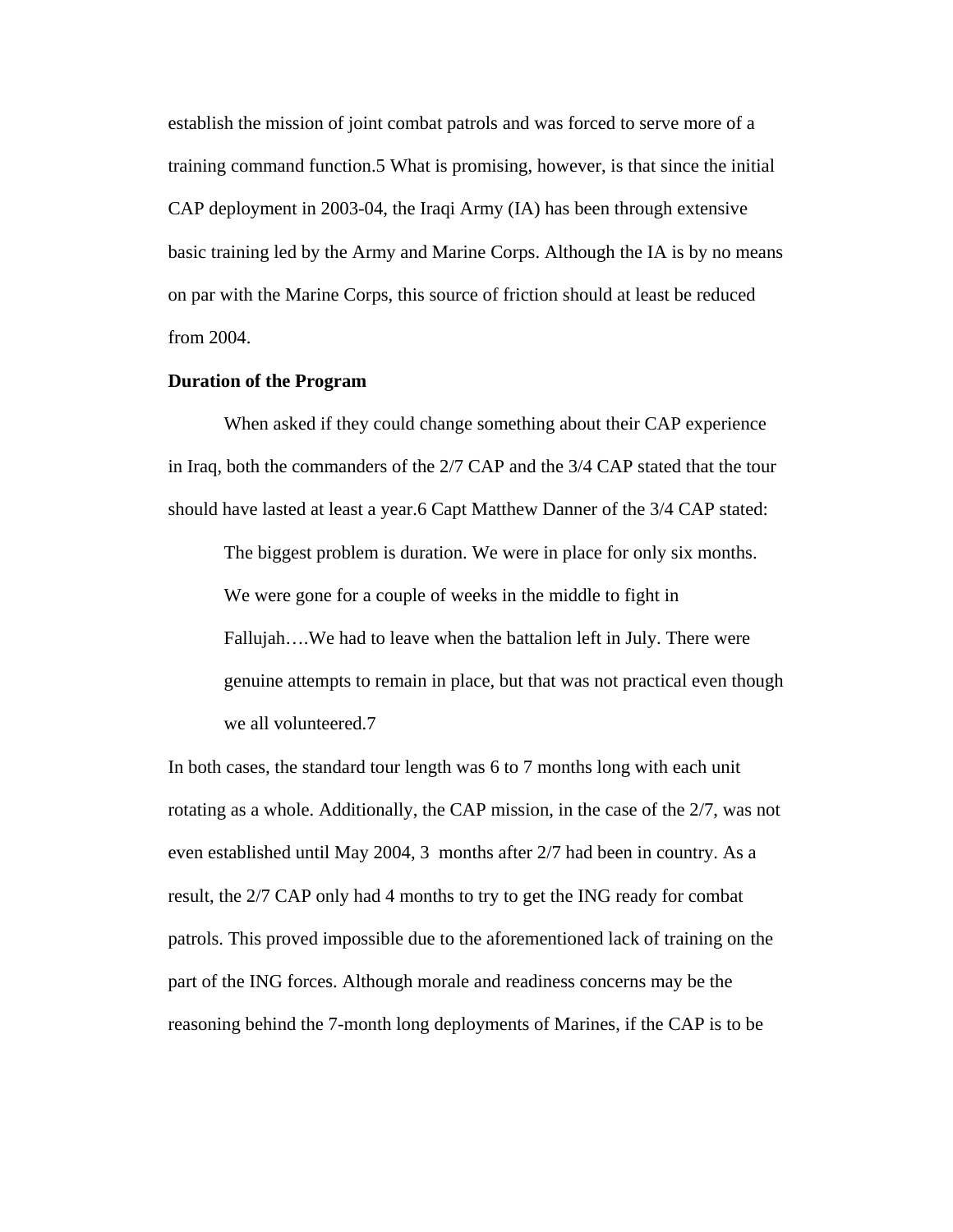successful, it may be necessary to take up the Army model of at least 12-month long deployments for CAP units.

## **Size of the Program**

A third factor that contributed to the overall outcome of the CAP was its size. What was even more important than basic troop levels, however, when looking at the size of the CAP, was its level of implementation. The CAP in Iraq was instituted on a much lower level than the CAP in Vietnam, which many people argue contributed to its failure.8 As mentioned previously, the CAP in Iraq resulted from a directive from the 1<sup>st</sup> Marine Division Commander. MajGen Mattis required that all battalions under his command designate a platoon that could be set up as a combined action platoon once they arrived in country. Outside of this directive, however, the CAP received no other guidance from the upper levels of the Marine Corps forces in Iraq. Individual CAPs, like the 2/7 and the 3/4, received supporting units -- logistics and communications--from the battalion level, but further guidance from higher up was not extensively provided.9 This lack of strategic- and upper-level integration can best be seen in the second battle of Fallujah in 2004. According to the 2/7 battalion commander, 10,000 troops were needed for the Fallujah operation that created a vacuum in Western al-Anbar province. As units were moved out of cities like Haditha and Hit in order to fight in Fallujah, the insurgents moved into the cities that the Marines had vacated. If more troops were available to fight in Fallujah without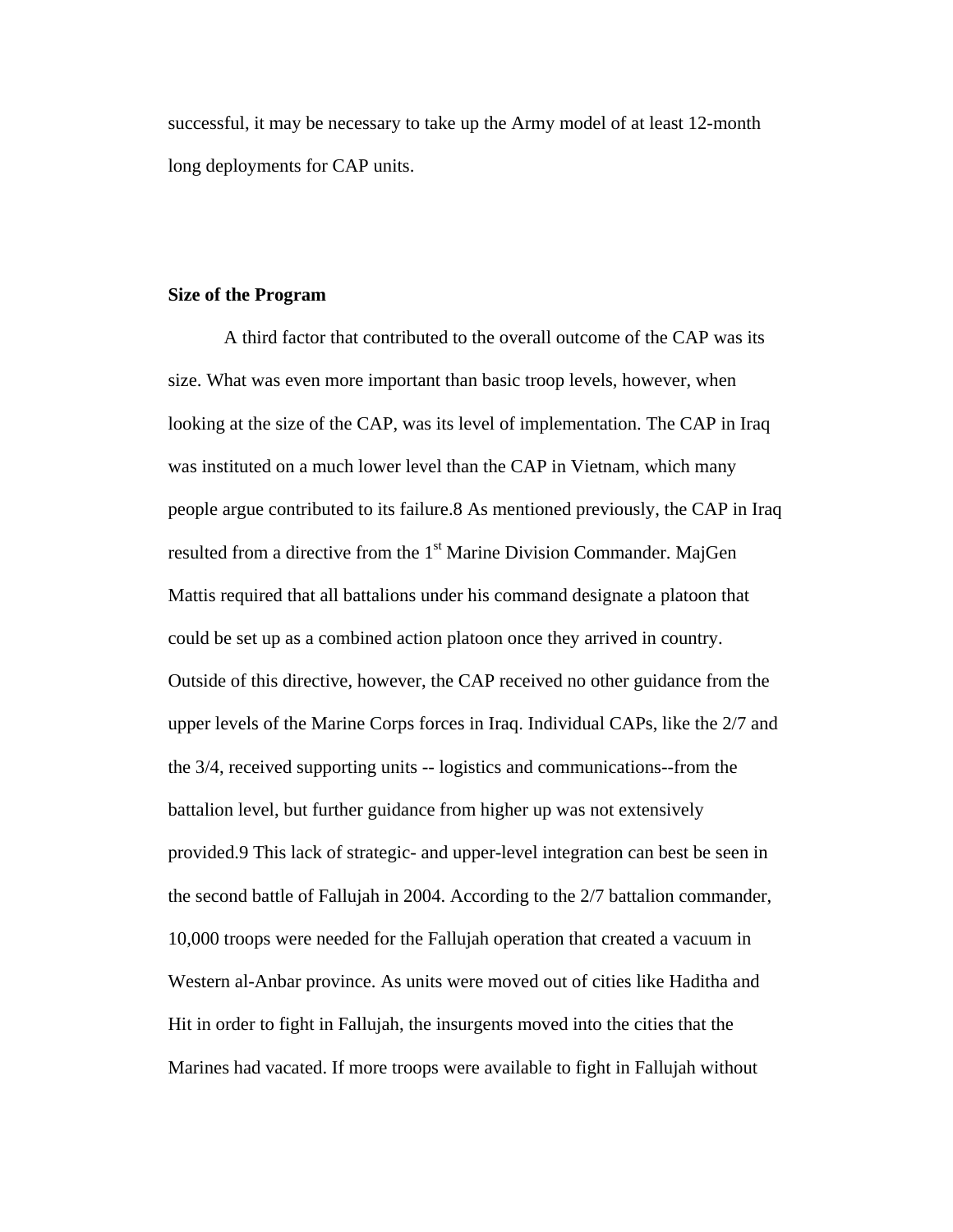leaving the rest of al-Anbar open to infiltration, the CAP may have been established more easily and operated more effectively. 10 On top of the shortage in troops, the small number of CAPs (only two are known to have been set up) indicates the low priority and lack of importance Marine Corps leadership attached to the CAP program in Iraq. In Vietnam, the CAP was viewed with strategic importance and supported at all levels of the chain of command. In Iraq, the CAP lacked this importance and as a result lacked the guidance of the upper levels of leadership. By no means does the exclusion of the CAP at the strategic level speak to the skills of the upper echelon of leadership at the time but instead illustrates the focus on other priorities. Because of this lack of strategic support, 2<sup>d</sup> Battalion Commander, LtCol Phillip Skuta concludes that, "[The CAP] went away when General Mattis went away, when the  $1<sup>st</sup>$  Marine Division went away."11 As a result, major changes to the level of implementation of the CAP need to be made. The fact that only two CAPs were established in Iraq shows that the success of this program was not viewed as vital to the main effort of the war. If the CAP was to be redeployed to Iraq, it must be viewed with strategic importance. This would require not just a single divisional implementation, but that every division within the Marine Corps designate CAP units and their locations in country before deploying. This would facilitate communications and turnover with those units already in theater and those units about to deploy. Additionally, these units need to be deployed throughout the country and not simply in one area like al-Anbar. Finally, before the CAP can be redeployed, the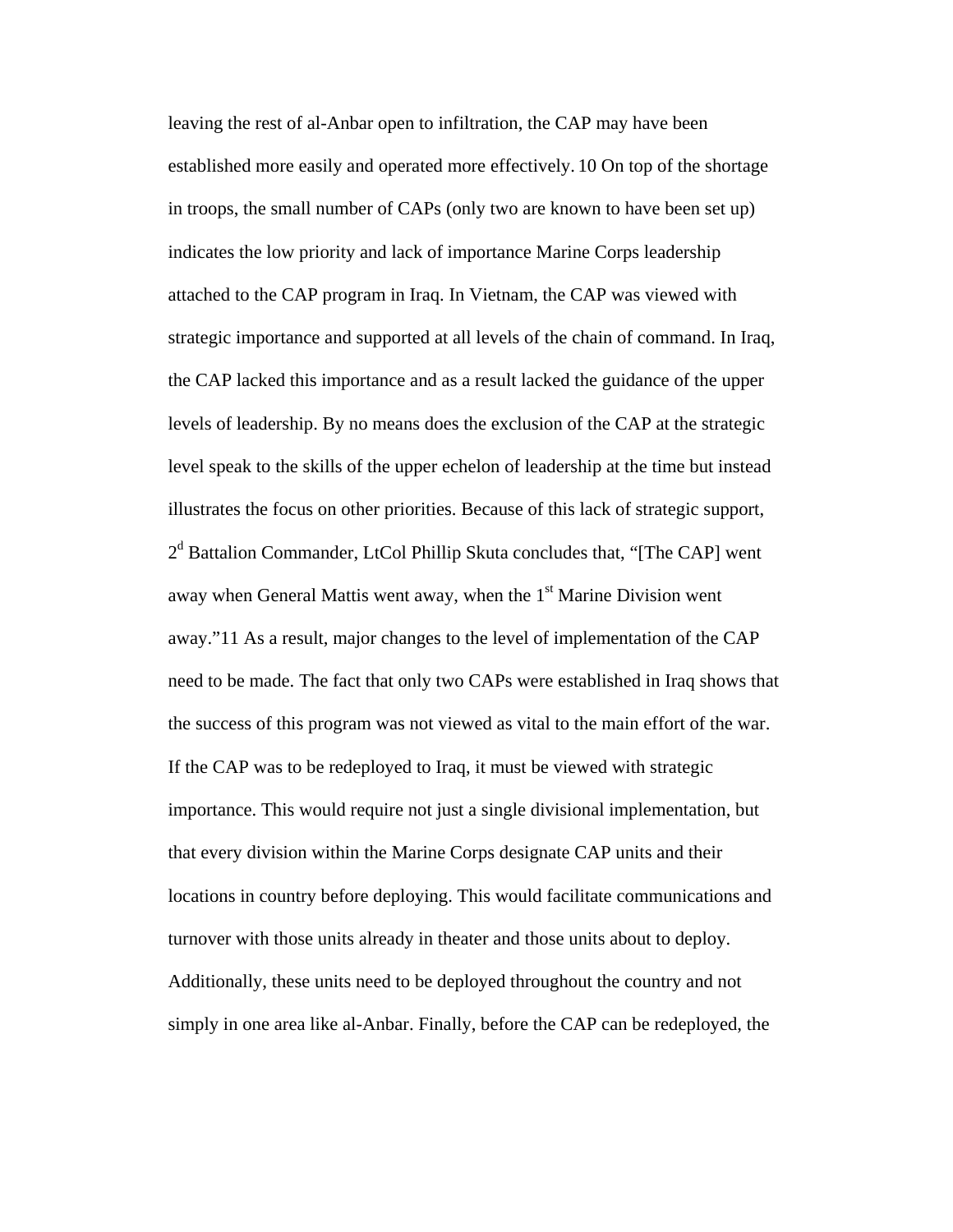upper levels of leadership need to recognize its importance and include the CAP in the overall battle strategy of the war.

As the number of troops reduces during the future drawdown, it will be impossible to conduct all the necessary missions without the supplementation of another force. In Vietnam, a similar need for troops led LtGen Lewis Walt, Commander, III Marine Amphibious Force to turn to the Vietnamese militia, and thus, the CAP was born. If changes are made to the original Iraqi CAP, then this tactic may prove to be a viable resource for the future.

#### **Notes**

1. Obama, Barack, "My Plan for Iraq," *The New York Times*, 14 July 2008, accessed at <http://www.nytimes.com/2008/07/14/opinion/14obama.html> on 17 November 2008.

2. CAP is sometimes the abbreviation for the combined action platoon which is a

unit operating under the prescriptions of the overall Combined Action Program.

For the purpose of this article, the CAP refers to the Combined Action Program.

3. Goodale, Jason (WHAT IS HIS RANK?), a personal interview with the author on 13 November 2008.

4. Pirnie, Bruce R. and Edward O'Connell, *Counterinsurgency in Iraq (2003-*

*2006),* RAND Corporation Coutnerinsurgency Study, Volume2, Santa Monica,

CA, 2008, p. 65.

5. Goodale interview on 2 October 2008.

6. Ibid.

7. Danner, Matthew, a personal interview with the author on 15 October 2008.

8. Skuta, LtCol Phillip, a personal interview with the author on 2 October 2008.